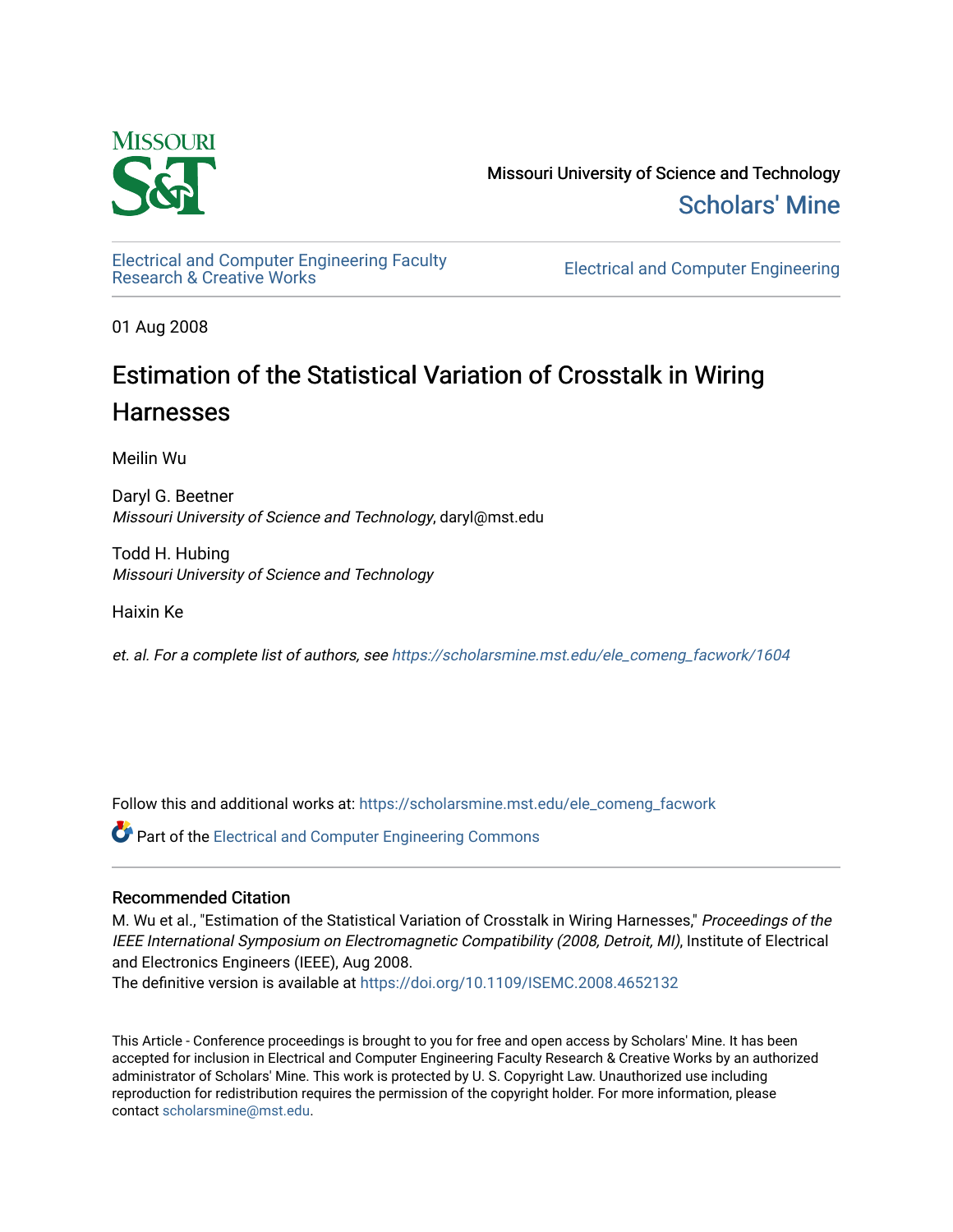# Estimation of the Statistical Variation of Crosstalk in Wiring Harnesses

Meilin Wu and Daryl Beetner UMR/MS&T Electromagnetic Compatibility Laboratory Missouri University of Science and Technology Rolla, MO, USA mwqz2@mst.edu; daryl@mst.edu

Todd Hubing and Haixin Ke Clemson University Vehicular Electronics Laboratory Clemson University Clemson, SC, USA hubing@clemson.edu; hxkeucl@clemson.edu

Shishuang Sun Altera Corp. San Jose, CA 95134 ssun@altera.com

*Abstract* **— Analyzing interference problems in vehicle wiring harnesses requires fast and accurate methods of approximating crosstalk. Worst-case approximations using lumped element models are fast and easy to use, but run the risk of overestimating problems. Statistical methods that account for the random variation of wire position help prevent overdesign, but are often difficult and time-consuming to apply and lack a clear link between problems and their cause. Here we investigate the use of simple lumped-element models to predict the statistical variation of crosstalk in wire harness bundles. Models are based on lumped-element approximations, where inductance and capacitance values are calculated for a single bundle crosssection, and only the circuit position is varied. Accuracy was evaluated by comparing results to numerical simulations. The method does a good job of quickly predicting the reasonable worst-case values of crosstalk due to inductive or capacitive coupling.** 

*Keywords:* **Approximation methods, crosstalk, modeling, vehicles, harness, statistics.**

#### I. INTRODUCTION

Electrical systems in automobiles and other vehicles should be evaluated for electromagnetic compatibility (EMC) problems early in the design process. The challenge is developing methods that can account for the considerable complexity of modern vehicle designs while delivering estimates of acceptable accuracy at an acceptable speed. Fullwave numerical models can deliver highly accurate solutions but may require considerable time to simulate and prepare models of geometry. Obtaining accurate models of geometry early in the design process may also be a challenge, since the vehicle geometry may not yet be fully specified. Even when available, there is the additional problem of refining the geometry to a form that allows simulations to be performed in a reasonable amount of time. This refinement process is not always straightforward and often requires considerable human interaction. Accounting for the wide statistical variation in system parameters like the position of wires within a harness, the height of the wires, circuit terminations, and the like only adds to the challenge of calculating results with these tools.

One option for discovering EMC problems early in the design process is to use lumped-element approximations of crosstalk to determine worst-case coupling between circuits [1- 3]. The advantage of this approximation is that calculations can be made very quickly with a limited amount of information. This approach has been shown to work well up to several tens of MHz in experiments in an automobile [3], though there is a risk of overestimating the coupling that is *likely* to occur. Experiments have shown worst-case calculations may overestimate crosstalk by as much as 20 dB depending on harness configuration [4].

Avoiding over design requires a statistical approach to analyzing crosstalk between circuits. Several statistical methods for analyzing crosstalk in a wire bundle have been proposed. Work in [4,5] experimentally examined the statistical variation of crosstalk as a function of wire position in the cable harness. The statistical variation in crosstalk was accounted for using a tolerance interval approach. Later work by Ciccolella and Canavero showed these results could be reproduced through simulation using a segmented multiconductor transmission line model, where wire position is varied from one segment to another and many configurations are explored using Monte Carlo methods [6]. Statistical variation can be better determined using methods that smoothly vary the wire path through the harness and that predict crosstalk from untried parameter configurations using interpolation techniques [7]. Such statistical methods have also been extended to predict common-mode radiation from cable harness bundles [8]. Attempts have been made to determine a closed-form expression for the probability distribution function of crosstalk in the harness [9], but so far numerical intervention is still required to calculate results.

For a statistical approach to be effective early in the design process, the approach must be fast and must be able to be applied with a minimum of information. Many existing approaches do not meet either criterion – for example, they may require both considerable information about harness geometry and require numerically modeling crosstalk over tens or hundreds of possible configurations. One method that helps to avoid these pitfalls was proposed by Bellan and Pignari [10]. This technique is based on the statistics of the inductance and capacitance matrix for a single cross-section and shows promise for working well at low frequencies.

#### **978-1-4244-1699-8/08/\$25.00 ©2008 IEEE**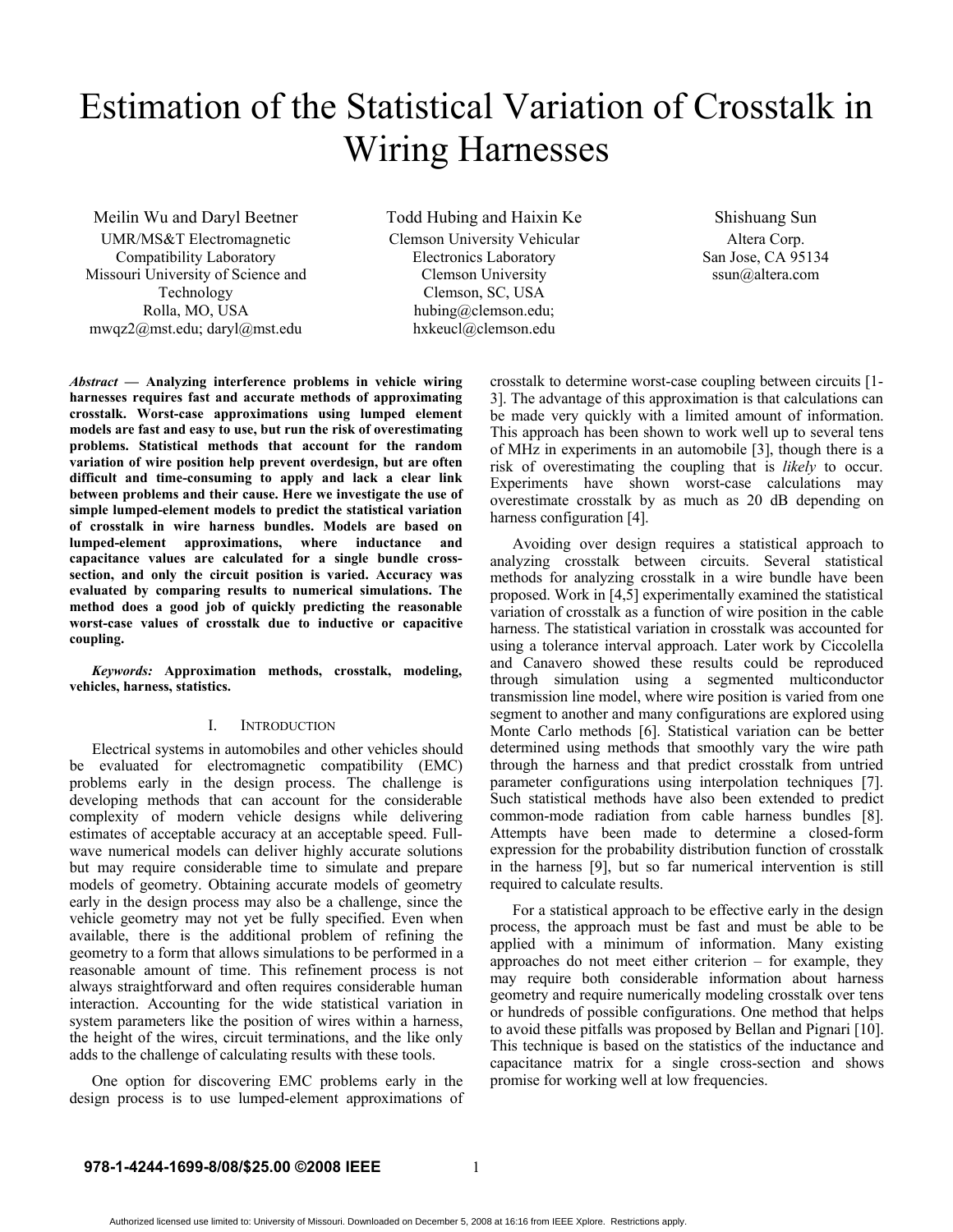The following paper further explores the work in [10] to investigate the feasibility of this simple method to approximate statistical variation of crosstalk in wiring harnesses and to estimate "reasonable worst-case" coupling. Inductive and capacitive coupling is estimated using lumped-element models. Statistical distribution of crosstalk is estimated by assuming that wires may only take fixed positions within the harness and that crosstalk is dependent on the resulting statistical distribution of inductance and capacitance. The validity of the approach is examined through comparison to simulations made using the Random Displacement Spline Interpolation (RDSI) algorithm [8]. Crosstalk is first estimated using weak-coupling assumptions, where the influence of other circuits in the harness is ignored. The approach is then extended to find limits to possible crosstalk when the influence of other circuits becomes important.

#### II. WIRE HARNESS MODEL

Crosstalk was calculated using lumped element models. Lumped element models are reasonable when circuits are electrically short. Coupling may occur both due to capacitive and inductive effects. If one knows the impedance of the culprit and victim, one can make a reasonable assumption whether capacitive or inductive coupling will dominate and can estimate crosstalk using only mutual and self-capacitance or mutual and self-inductance. Estimation of the capacitance and inductance can be complicated in a wire-harness bundle due to the inhomogeneity of the medium. One question, then, is whether a reasonable estimate of the statistical distribution of coupling can be made by largely ignoring the influence of other circuits on the coupling between a particular culprit and victim and assuming a nearly homogeneous medium. This assumption greatly simplifies calculations and has generally worked well for worst-case approximations [2]. This possibility will be tested during the following study.

Values of inductance and capacitance for a particular harness cross-section can be calculated from harness geometry. If one knows the statistical distribution of wire positions within the harness, one can calculate the statistical nature of the values of inductance and capacitance, and therefore of the crosstalk [10,11]. A common method is to use a fixed cross-sectional geometry and assume that only the wire position for a particular circuit changes from one distribution to another [8,10]. The advantage of using a fixed cross-sectional geometry is that the inductance and capacitance parameters may be calculated only once, even if wire position changes along the length of the harness. In addition, once the inductance and capacitance parameters are evaluated from the harness, their statistical distribution can be calculated quite readily.

A wire-harness cross section used in this study is shown in Fig. 1. This bundle is constructed from 14 #19 AWG wires. As in [8], the thickness of the PVC insulation is assumed to be the same as the wire radius, the height from the center of the bundle to the return plane is 2 cm, and the length of the harness is 2 m. A particular culprit circuit, M, can be placed in any one wire position, from 1 to 14. A victim circuit, N, can then be placed in any of the remaining 13 positions. The statistical distribution of the inductance and capacitance for this crosssection, then, can be calculated from the statistical distribution

of the relative positions of the wires within the harness (for example, the likelihood that two wires lay directly next to one another). Here we assume there is a uniform probability that a circuit will use a particular wire position and the position of one circuit is independent of another. The probability distribution of mutual inductance (or capacitance) can then be determined from the upper-triangle of the inductance (or capacitance) matrix for this cross-section simply by determining the number of times that a particular value of mutual inductance (or capacitance) occurs within this matrix.



Figure 1. Harness cross section.

In many harnesses, the wires are twisted causing the position of the wires to change along the length of the harness. This variation of position may significantly influence the crosstalk. One method of accounting for this change is to divide the harness into several segments. Circuits are assumed to remain in the same position along each segment of the harness and to take on new positions in adjoining sections. To simplify analysis, circuit positions were assumed to be independent from one section of the harness to another.

#### III. DISTRIBUTION OF INDUCTANCE AND CAPACITANCE

Ignoring inhomogeneities, the per-unit-length mutual inductance between any two wires, n and m, in the harness can be approximated as

$$
l_{nm} \cong \frac{\mu}{4\pi} \ln(1 + \frac{4h_n h_m}{s^2}),\tag{1}
$$

where  $\mu$  is the permeability of the medium,  $h_n$  and  $h_m$  are the distances from the centers of the wires to the return plane, and *s*  is the distance between the centers of the two wires. Per-unitlength self-inductance can be estimated in a similar manner.

Per-unit-length inductance can also be estimated using 2D electromagnetic modeling tools. Values of self- and mutualinductance were calculated using simple equations like (1) and using a 2D modeling tool for the harness shown in Fig. 1. The two methods yielded very similar results, suggesting that values of inductance can be calculated using (1) and do not require a more sophisticated analysis.

The probability distribution of the per-unit-length mutual inductance for the wire cross-section in Fig. 1 is shown in Fig. 2. The maximum value of mutual inductance is 650 nH/m and the minimum value is 350 nH/m. Probability distributions for the per-unit-length self-inductance can be generated in the same manner.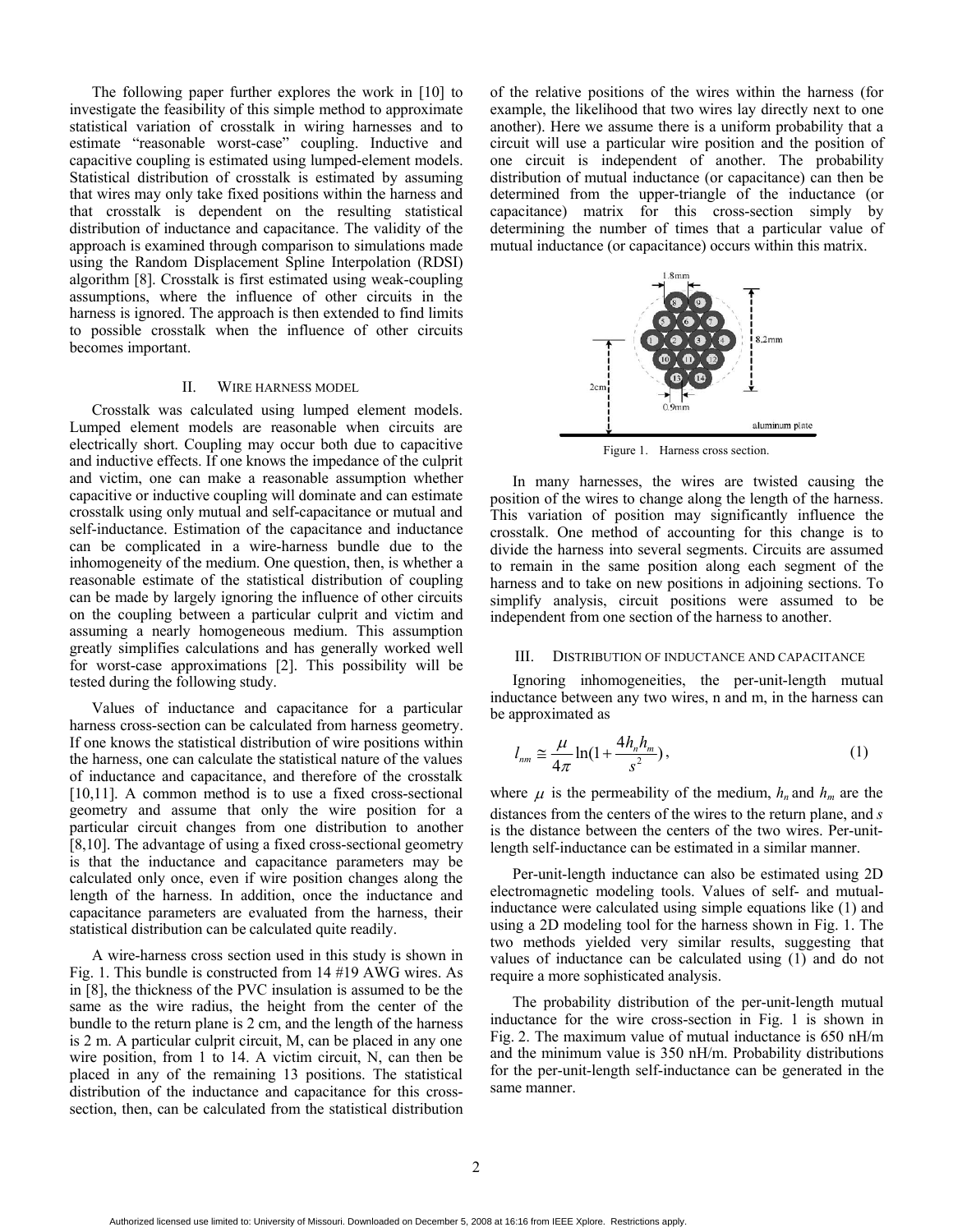

Figure 2. Probability distribution of per-unit-length mutual inductance for a single segment of the wiring harness containing 14 AWG #19 wires 2 cm above a return plane.

Variation in the position of the circuit within the harness can be determined by dividing the harness into separate segments and assuming the circuit takes on a new position within each segment. Assuming the distribution of positions is uniform and independent between segments and that segments are of equal length, the collective distribution of mutual inductance can be found by taking the convolution of the distributions for each segment. That is, if the distribution of per-unit-length mutual inductance is given by the function  $f_1(x)$  then the distribution of the "effective" per-unit-length mutual inductance for a harness with two sections is given by:

$$
f_2(x) = \int_{-\infty}^{\infty} f_1(x-y) f_1(y) dy.
$$

The probability distribution of the effective per-unit-length mutual inductance for the harness in Fig. 1 using 8, 16, or 32 segments (calculated by convolution of the probability distributions in Fig. 2) is shown in Fig. 3. The probability distribution narrows toward the average value of inductance as the number of segments is increased, reducing the probable worst-case mutual inductance. For the case with 32 segments, an effective per-unit-length mutual inductance of 570 nH/m is larger than the effective inductance that will occur in more than 99% of configurations for this amount of twist. The worst-case value of 650 nH/m will only occur rarely when wires change position throughout the harness (on the order of 1 out of  $10^{41}$ configurations for 32 segments).

Values of per-unit-length capacitance were calculated using Q2D for a cross-section of the harness. In this case, calculations of capacitance like (1) using 2-wire models were unable to provide suitable estimates of capacitance within the harness. The probability distribution of mutual capacitance as calculated using Q2D is shown in Fig. 4. The maximum value of mutual capacitance is around 28 pF/m and the minimum value around 4 fF/m.



Figure 3. Probability distribution of "effective" per-unit-length mutual inductance for twisted wire bundles containing 14 AWG #19 wires 2 cm above a return plane.



Figure 4. Probability distribution of per-unit-length mutual capacitance for a single segment of a harness containing 14 AWG #19 wires 2 cm above the return plane.

The wide distribution of possible values of mutual capacitance makes it especially important to account for the variation in wire position along the length of the harness [6]. Similar to the inductive coupling case, the bundle was divided into 8, 16, or 32 segments of equal length. Assuming the perunit-length mutual capacitance between two wires in any segment has a distribution as shown in Fig. 4 and wire positions are independent from segment to segment, the distribution of the effective per-unit-length mutual capacitance over the length of the bundle can be obtained through convolution. The resulting distributions are shown in Fig. 5. Because of the distribution of possible values of capacitance, unlike inductance, increasing the number of segments widens the distribution and moves it to the right, increasing the probable worst-case mutual capacitance. The ratio of likely minimum to maximum values of mutual capacitance, however, is reduced.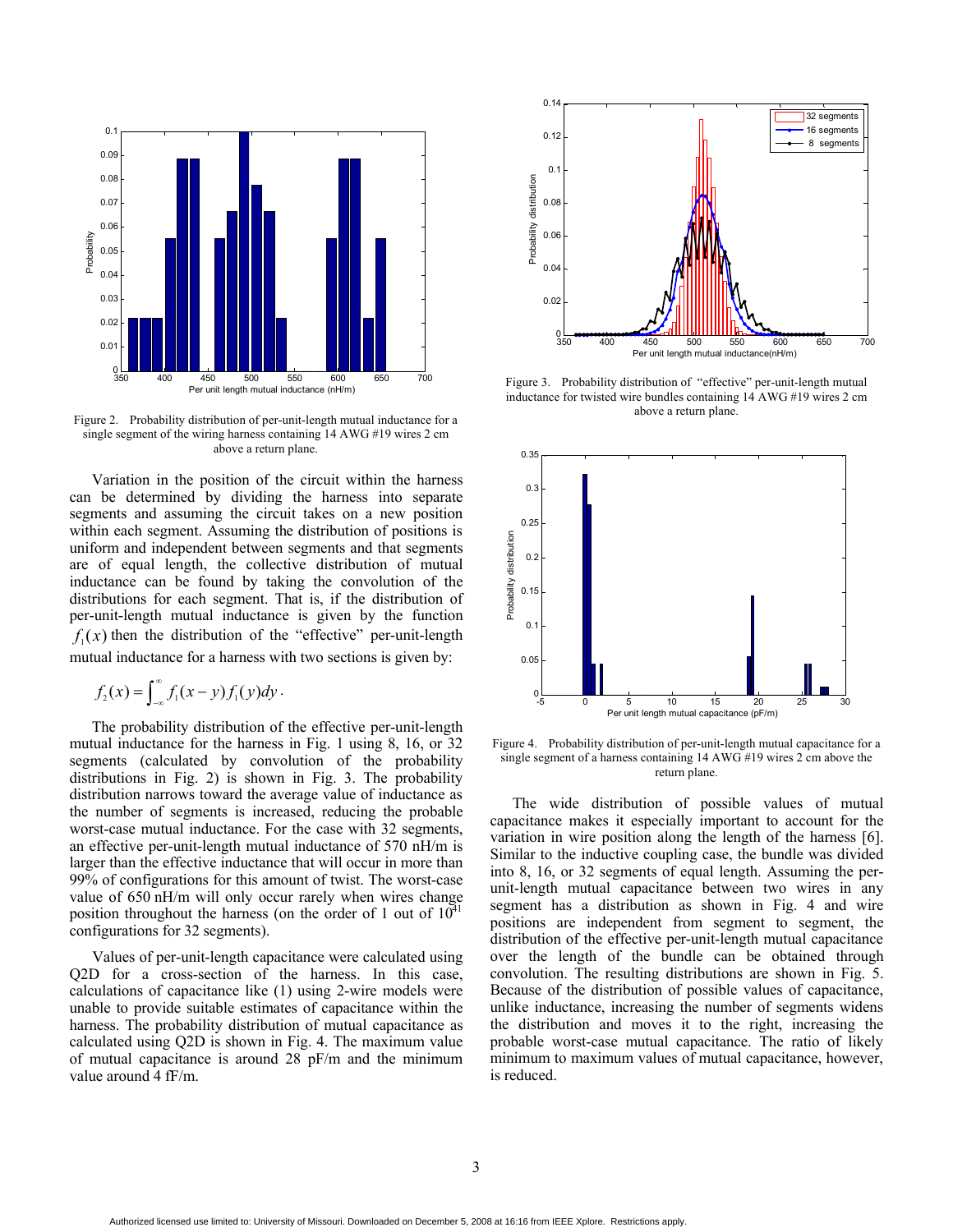

Figure 5. Probability distribution of the "effective" per unit length mutual capacitance for twisted wire bundles containing 14 AWG #19 wires 2 cm above a return plane.

#### IV. CROSSTALK ASSUMING WEAK-COUPLING

Calculations assuming weak coupling assume that the influence of other circuits has minimal impact on the voltage or current in the culprit or victim circuits. This assumption is typical of many crosstalk calculations.

While values of mutual and self inductance are not independent of one another, the variation in mutual inductance is generally greater and more important to crosstalk than the variation in self inductance, especially when the harness height above the return plane is on the order of the harness diameter or more. In this case, the statistical analysis of inductive crosstalk can be simplified significantly by only considering the variation in mutual inductance and using the average value of self inductance. Using this and the weak-coupling assumption, the far-end inductive crosstalk may be calculated as:

$$
xtalk\_ind \cong
$$
  
\n
$$
\frac{jwl_m length}{(R_s + R_L + jwl_{s\_av} length)} \frac{R_{fe}}{(R_{ne} + R_{fe} + jwl_{s\_av} length)}
$$
 (2)

where  $R_s$  and  $R_l$  are the near end and far end loads in the culprit circuit, respectively; *Rne* and *Rfe* are the near end and far end loads in the victim circuit;  $l_m$  is the effective per-unit-length mutual inductance;  $l_{s\,ave}$  is the average per unit length selfinductance, and the crosstalk is defined as the ratio of the voltage across the victim load to the culprit source voltage  $(V_{FF}/V_S)$ .

Capacitive crosstalk may be estimated similarly as:

$$
xtalk\_cap \cong
$$
  
\n
$$
\frac{R_L}{R_S + jwL_{s\_ave} length + R_L} R_{ne} / R_{fe} (jwC_m length),
$$
\n(3)

where  $C_m$  is the mutual capacitance per-unit-length from Fig. 4.

To test how well variation in crosstalk may be estimated using the proposed approach, crosstalk estimated using this method was compared to simulation results generated by the RDSI algorithm [8]. The RDSI algorithm includes a parameter that simulates twist or variation in wire position along the harness length. This parameter was adjusted to correspond to our calculations using approximately 32 independent harness segments. The RDSI algorithm was performed for 273 independent distributions of wire positions and twist.

Figs 6 and 7 show the distribution of inductive crosstalk at 10 kHz and 10 MHz when the culprit and victim circuit were loaded with 50-ohm loads at both the near and far ends so that inductive coupling would dominate and the other circuits were loaded with 1-kohm loads to minimize their influence. While the proposed algorithm did not precisely predict distribution of simulated crosstalk at these frequencies, the results are close. The difference between the probable minimum or maximum crosstalk predicted by the distributions is within about one decibel.



Figure 6. Predicted and simulated probability distribution of inductive crosstalk at 10 KHz (victim, culprit load = 50 ohm, others = 1 kohm).



Figure 7. Predicted and simulated probability distribution of inductive crosstalk at 10 MHz (victim, culprit load = 50 ohm, others = 1 kohm).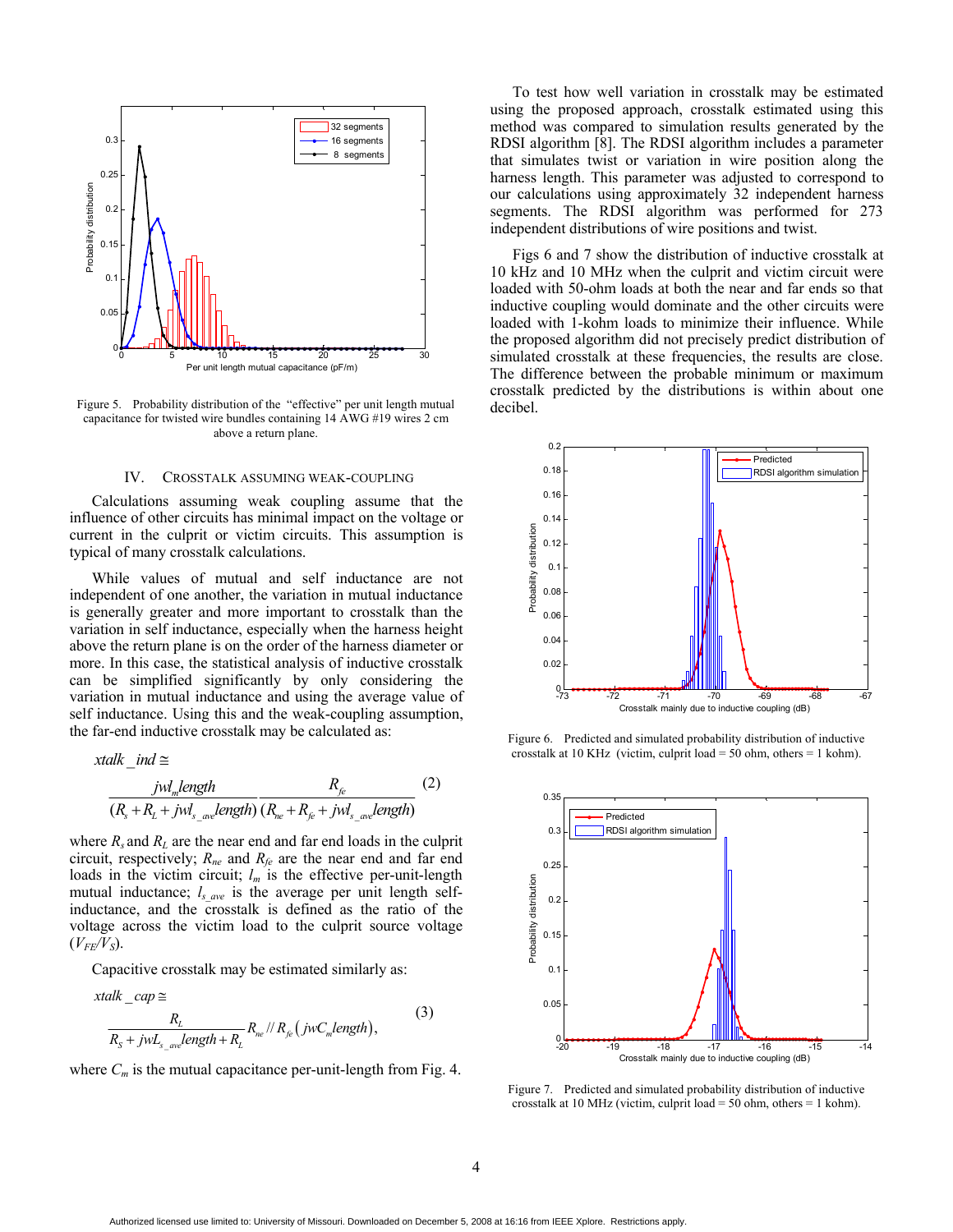Figs 8 and 9 show the distribution of capacitive crosstalk at 10 kHz and 10 MHz when all circuits in the harness were loaded with 1-kohm loads at both the near and far ends so that capacitive coupling would dominate. The algorithm did a good job of predicting coupling at 10 kHz, but overestimated results at 10 MHz because the weak coupling assumption no longer applies, as will be shown later.



Figure 8. Predicted and simulated probability distribution of capacitive crosstalk at 10 KHz (all circuit loads = 1 kohm).



Figure 9. Predicted and simulated probability distribution of capacitive crosstalk at 10 MHz (all circuit loads = 1 kohm).

Using the technique presented here, the "reasonable worstcase" crosstalk can be calculated using the largest value of mutual inductance or capacitance that occurs over some percentage of cases. For example, 570 nH/m is the worst effective per-unit-length mutual inductance that will occur in 99% of cases for the configuration studied here. It will give the worst value of crosstalk in 99% of cases using (2). Figs 10 and 11 compare the reasonable worst-case inductive crosstalk predicted using (2) with the 273 simulation results generated using the RDSI algorithm. Fig. 10 shows crosstalk when the victim and load were terminated with 50 ohms and all other circuits with 1-kohm loads. Fig. 11 shows crosstalk when all

circuits were terminated with 50-ohm loads. Because crosstalk only varied by about 1 dB, the 273 simulation results appear like a single curve in the graph. Prediction was performed to 10 MHz, since the lumped element model becomes invalid above this frequency. When other circuits were terminated with 1 kohm loads, the proposed technique estimated the simulated worst-case crosstalk within about 1-2 dB over the entire frequency range. When all circuits were terminated with 50 ohm loads, crosstalk was overestimated above 1 MHz because the weak-coupling assumption no longer applied.



Figure 10. Predicted "reasonable worst case" inductive crosstalk compared to 273 crosstalk simulations using the RDSI algorithm (victim, culprit load= 50  $ohm$ , others = 1 kohm).



Figure 11. Predicted "reasonable worst case" inductive crosstalk compared to 273 crosstalk simulations using the RDSI algorithm when the influence of other circuits is important (all circuit loads = 50 ohm).

Similar comparisons for the reasonable worst-case estimate of capacitive crosstalk are shown in Fig. 12 and 13. Fig. 12 shows crosstalk when all circuits where terminated with 1 kohm loads. Fig. 13 shows crosstalk when the culprit and victim were terminated with 1-kohm loads and all other circuits were terminated with 50-ohm loads. The proposed technique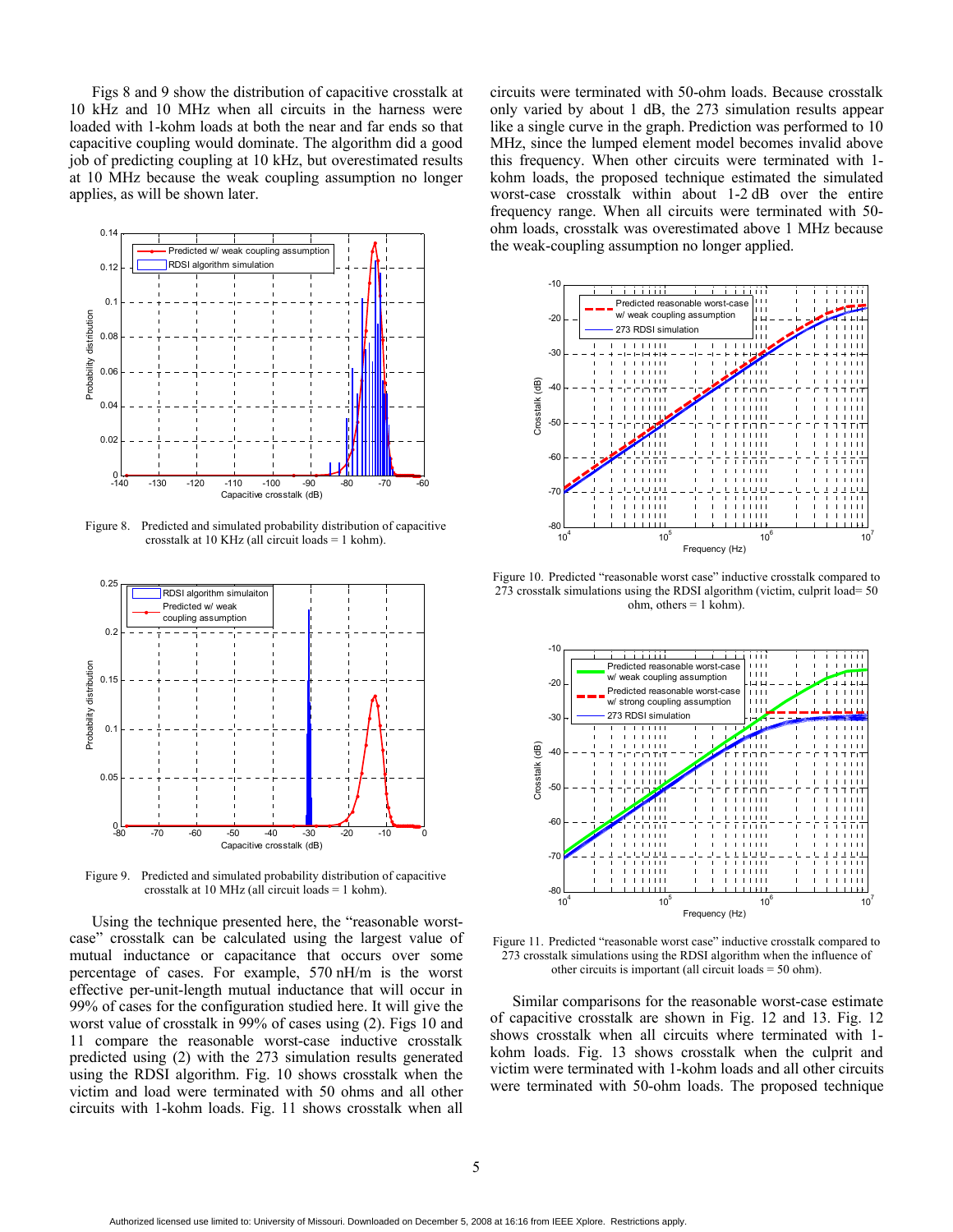again works well up to 1-2 MHz, but begins to fail above this frequency as the weak-coupling assumption breaks down.



Figure 12. Predicted "reasonable worst case" capactive crosstalk compared to 273 crosstalk simulations using the RDSI algorithm when the influence of other circuits is important (all circuit loads = 1 kohm).



Figure 13. Predicted "reasonable worst case" capacitive crosstalk compared to 273 crosstalk simulations using the RDSI algorithm when influence of other circuits could be ignored (victim, culprit load= 1 kohm, others = 50 ohm).

#### V. CROSSTALK ASSUMING STRONG COUPLING

Calculations using weak-coupling assumptions begin to fail when the coupling to the rest of the harness significantly loads the culprit and victim circuits. This loading can be accounted for in the limit by assuming strong coupling. For inductive coupling, when strong coupling applies, all circuits besides the culprit can be thought of as a single (strongly coupled) circuit. For the case where each potential victim has a similar load, crosstalk to this circuit from the culprit can be approximated as:

$$
xtalk\_ind \cong \frac{1}{2N}
$$

where *N* is the number of potential victim circuits. This limit is shown in Fig. 11 and does a good job of predicting reasonable worst-case crosstalk above 1 MHz when the weak-coupling assumption does not apply.

A similar approximation can be applied to estimate capacitive coupling. In Fig. 12, where all circuits are loaded with 1k-ohm loads on both ends, the culprit circuit is heavily loaded by the harness above 1 MHz because  $Z_{harness} + 1 / jwC_{o\_avg} length \ll R_L$ , where  $Z_{harness}$  is the parallel combination of all the circuits in the harness except the culprit and *C0\_ave* is the average value of the per-unit-length capacitance between one wire and all the other wires plus the return plane. The approximation  $1/jwC_m length \gg R_m / R_{fe}$  does not apply either. To a rough approximation, one can think of the culprit as coupling to all the potential victims, who are shorted in parallel. In this case, the crosstalk from the culprit to the victim is approximately:

$$
xtalk\_cap \cong \frac{Z_{hames}}{R_{S} + (Z_{hames} + 1/jwC_{o\_avg}length)}.
$$

When the other circuits in the harness are loaded with 50-ohm loads, both conditions  $Z_{harmess} + 1 / jwC_{o,ave} length \ll R_L$  and  $1 / jwC<sub>m</sub> length \gg R<sub>ne</sub> / / R<sub>fe</sub>$  apply from 1-10 MHz. In this case crosstalk can be approximated by accounting only for the loading on the culprit and victim circuits:

$$
xtalk\_cap \cong
$$

$$
\frac{R_L l/Z_x}{R_S + jwL_{s\_ave} length + R_L l/Z_x} \frac{R_{ne} l/R_{fe} l/Z_x}{R_{ne} l/R_{fe} l/Z_x + \frac{1}{jwC_m length}},
$$

where 
$$
Z_x = \frac{1}{jw C_{o_avg} length}
$$
.

These limits are plotted in Figs 12 through 13 and do a good job of predicting the reasonable worst-case crosstalk when the weak-coupling assumption does not applies.

#### VI. DISCUSSION AND CONCLUSIONS

The relatively simple method of calculating inductive and capacitive coupling in a wire harness bundle suggested here is able to predict the reasonable worst-case crosstalk well up to 10 MHz. Below 1 MHz, the reasonable worst-case is predicted well using a weak-coupling assumption. Above 1 MHz, the reasonable worst-case is predicted well using approximations that assume strong-coupling.

The technique presented here for estimating statistical variation in crosstalk shows promise both as a means of improving the speed of estimating crosstalk as well as a means of improving the understanding of the major causes. Results suggest that the variation in crosstalk from inductive coupling will generally be small and the variation from capacitive coupling will be large, as seen in earlier studies [4]. The insensitivity of inductive coupling to wire position indicates that a statistical analysis may not be required – at least for the case studied using a return plane rather than a return wire. For